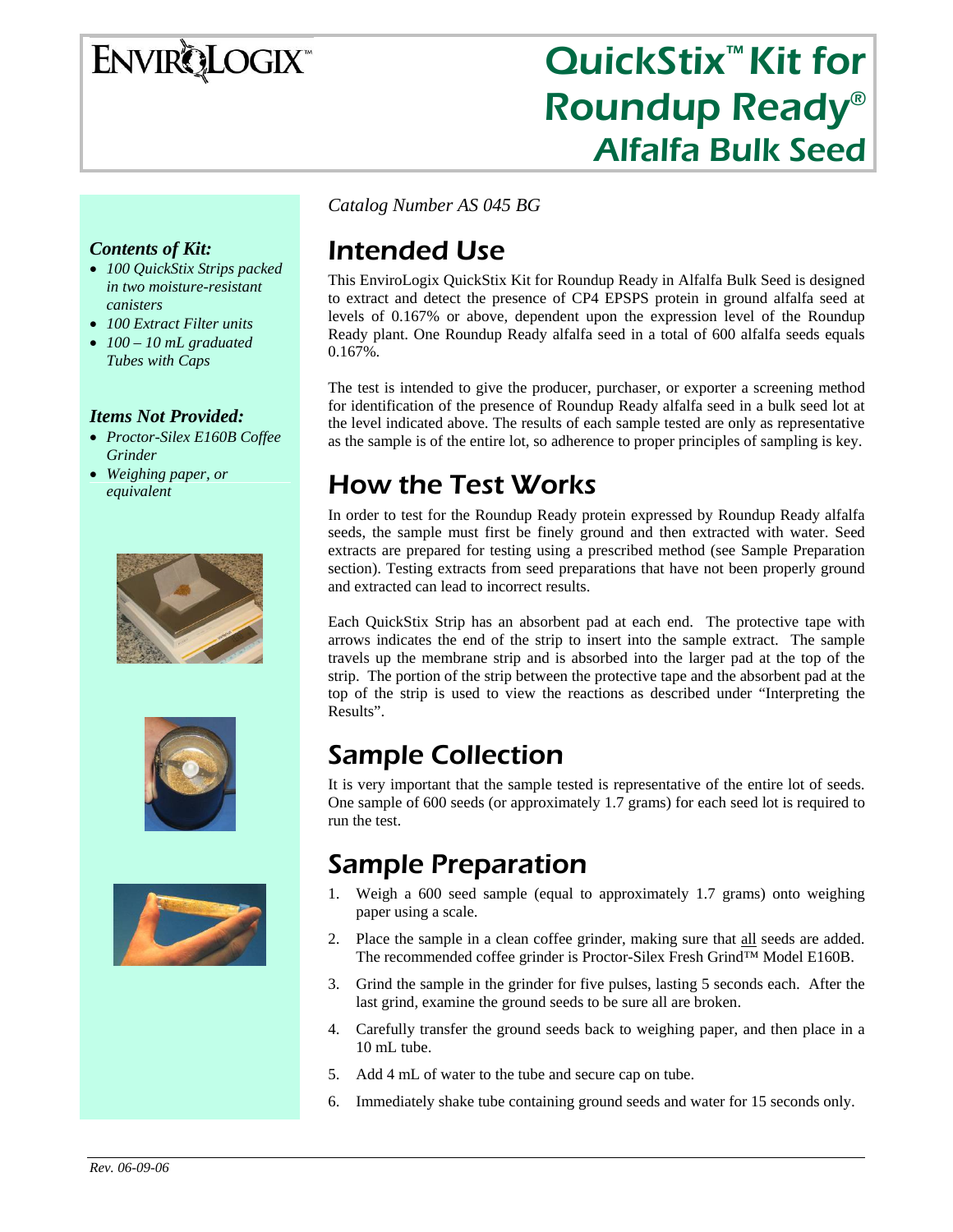





*This end in sample— Make sure extract level is no higher than the tops of the arrows*  Note: The alfalfa seeds absorb water very quickly and must be processed *promptly* to ensure optimal performance.

7. After shaking, immediately insert the filter into the tube and push it down until the red rubber head reaches the 5 mL line on the graduated tube. Approximately ¼" of cloudy extract should be visible in the filter unit.

### How to Run the QuickStix Strip Test

- 1. Allow refrigerated canisters to come to room temperature before opening. Remove the QuickStix Strips to be used. Avoid bending the strips. Reseal the canister immediately.
- 2. Place the strip into the filter unit containing extract. The sample will travel up the strip.
- 3. Allow the strip to develop for 15 minutes before making final assay interpretations.
- 4. To retain the strip, remove strip from filter unit using tweezers, then cut off and discard the bottom section of the strip covered by the arrow tape.

**NOTE: Use extreme caution to prevent sample-to-sample cross-contamination with seeds, fluids, or disposables. Do not re-use filters.** 

### Interpreting the Results

Development of the Control Line within 15 minutes indicates that the strip has functioned properly. Any strip that does not develop a Control Line should be discarded, and the sample retested using another strip.

If the extract is from a sample containing at least 0.167% Roundup Ready alfalfa (1 seed in 600), a second line (Test Line) will develop on the membrane strip between the Control Line and the protective tape. *The results should be interpreted as positive for CP4 EPSPS protein, indicating the presence of a Roundup Ready alfalfa seed.* 



If the extract is from a negative sample, the strip will only develop the Control Line.

### Kit Storage

This kit can be stored at room temperature, or refrigerated for a longer shelf life. Please note the shelf life on the kit label for each storage temperature. The kit may be used in field applications; however, prolonged exposure to high temperatures may adversely affect the test results. Do not open the desiccated canister until ready to use the test strips.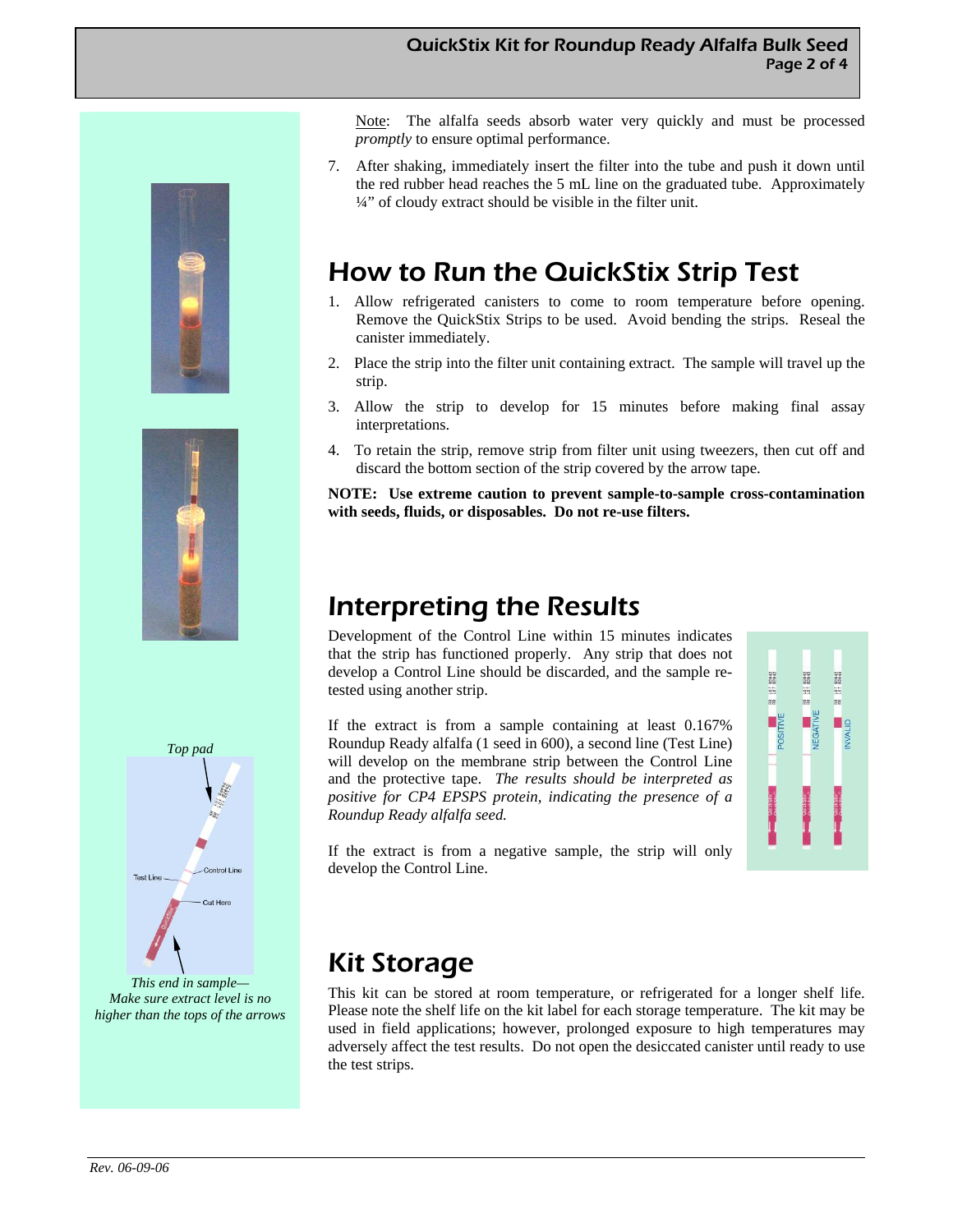### Precautions and Notes

- This kit is designed for screening for presence or absence only, and is meant to be a qualitative test.
- The strips will detect Roundup Ready protein in sample extracts prepared following the specified extraction procedure at levels of 0.167% or more and is dependent upon the expression level of the Roundup Ready alfalfa plant.
- This product is currently not applicable for use in any other crop.
- Testing extracts from seed preparations that have not been properly ground and extracted can lead to incorrect results.
- As with all tests, it is recommended that results be confirmed by an alternate method when necessary.
- The assay has been optimized with the protocol provided in the kit. Deviation from this protocol may invalidate the results of the test.
- The results generated through the proper use of this diagnostic tool reflect the condition of the working sample directly tested. Extrapolation as to the condition of the originating lot, from which the working sample was derived, should be based on sound sampling procedures and statistical calculations which address random sampling effects, non-random seed lot sampling effects and assay system uncertainty. A negative result obtained when properly testing the working sample does not necessarily mean the originating lot is entirely negative for the analyte or protein in question.
- It is not safe to conclude that a sample is negative before a full 15 minutes has elapsed.
- Protect all components from hot or cold extremes of temperature when not in use. Do not leave in direct sunlight or in vehicle.